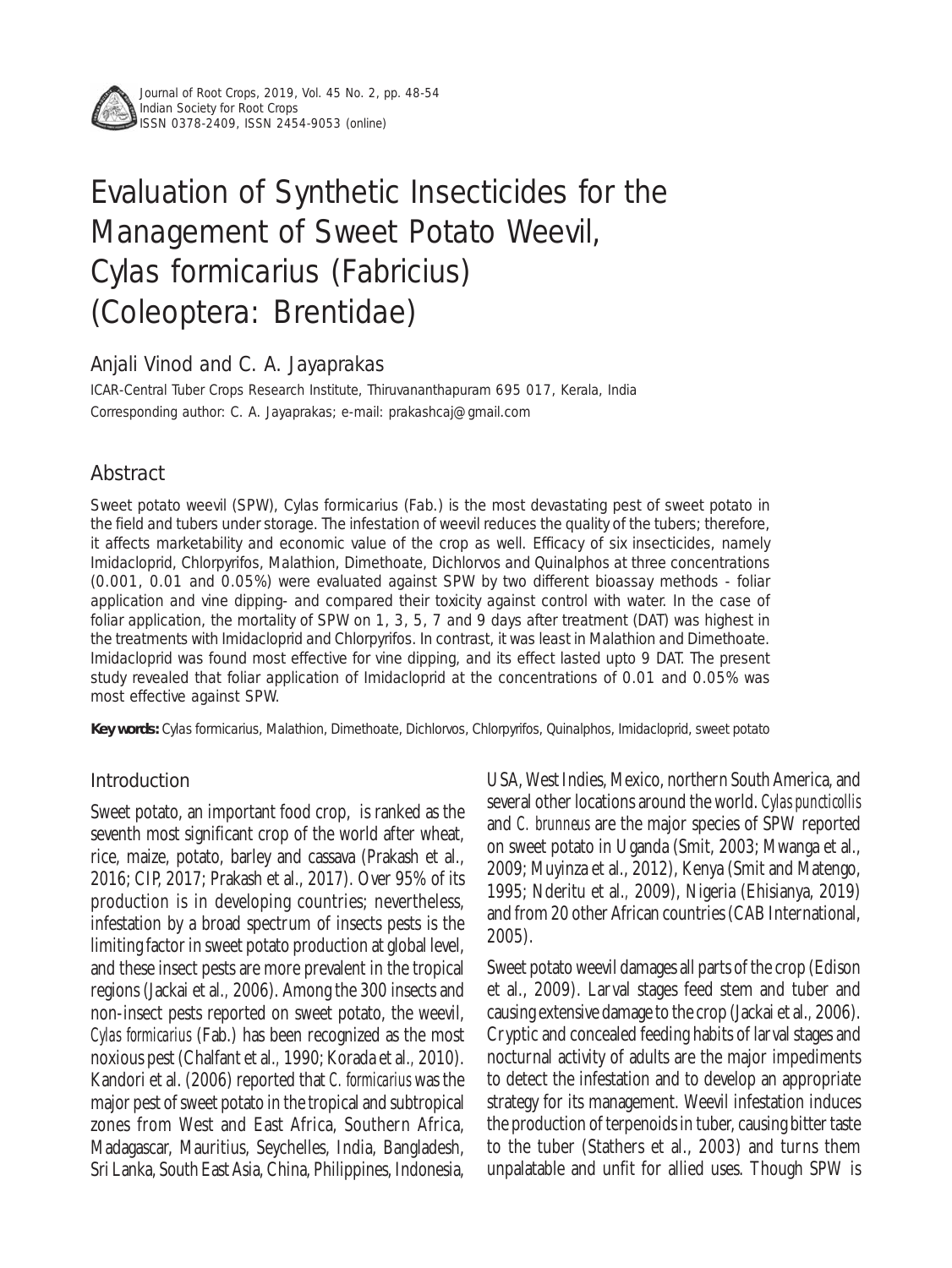nocturnal in habit, it can respond to the pheromone source even at daylight (Reddy et al., 2012b). Synthetic insecticides are widely used for the management of SPW. Sutherland (1986a) studied the efficiency of 59 different chemical insecticides and botanicals against SPW, and researchers claimed adequate control of SPW by spraying insecticides either as a foliar application or as soil drenching (Palaniswami and Mohandas, 1996). Selection of quality planting material is the primary requirement in weevil management, as the infested sweet potato vine carries eggs and larval stages, those cause fast spread in the fields (Talekar, 1995; Nottingham, 2002). Weevilfree vine cuttings can be produced by dipping the vines in a suitable insecticide solution before planting. Talekar (1995) reported that dipping sweet potato vines in Carbofuran (0.05 %) before planting could considerably reduce the weevil infestation, even though the crop was very near to a weevil source. Korada (2010) opined that dipping sweet potato vines in Endosulfan, Fenthion and Fenitrothion @ 0.05% can control the weevil for four weeks. Although various control measures have been practiced to reduce the damage caused by SPW, insecticide application remains the main strategy for its control (Sutherland, 1986a).

# Materials and Methods

#### Collection of sweet potato weevils

Pheromone trap with 100 μg of the compound, Z3- Dodecenyl-*E*2-butenoate in red standard rubber septa as the lure was kept in the sweet potato field of ICAR-Central Tuber Crops Research Institute, Thiruvananthapuram, Kerala, India, and the collected male weevils were transferred into a 500 ml capacity plastic jar. Cuttings of tender sweet potato vines of  $\sim$  2 cm size was given for feeding, and the mouth of the jar was closed with muslin cloth.

# Screening synthetic insecticides against sweet potato weevil

Six synthetic insecticides in three different groups namely. organophosphates (Chlorpyrifos 20 EC, Malathion 50 EC, Dimethoate 30 EC and Dichlorvos 76 EC), organothiophosphate (Quinalphos 25EC) and neonicotinoid (Imidacloprid 17.8 SL) at three concentrations (0.001, 0.01 and 0.05%) were evaluated against SPW during August to February of 2017 and 2018.

#### a. Foliar application

Sweet potato plants, variety, Sree Arun raised in pots (30cm dia) were sprayed with the prepared insecticides solutions by using a hand sprayer. Water sprayed plants were served as control. Leaves with petiole collected from sweet potato plants from 1, 3, 5, 7 and 9 DAT were transferred into clean Petri dishes (90 x 20 mm), and into which 20 male adult of SPW was released. The experiment was conducted with three replications at room temperature at 28-30°C and 60-70% RH. Mortality of SPW was recorded 24 hours after treatment (HAT) for days.

### b. Systemic action

Sweet potato vine cuttings of  $\sim$  15 cm long were prepared, and the stem base was dipped in conical flasks containing 100 ml of the prepared concentrations of insecticides. Vine cuttings in water were kept as control. After 30 minutes, the cuttings were individually transferred into 250 ml tap water taken in plastic containers (500 ml) and kept at room temperature. Leaves collected from these treated plants at 1, 3, 5 7 and 9 DAT was used for feeding the weevil, and their mortality was observed.

# Results and Discussion

#### a. Foliar application

Among the six insecticides with three different concentrations used for feeding, the mortality of SPW was found 100% on 1 DAT with 0.05% concentration of Imidacloprid, Chlorpyrifos, Dichlorvos and Quinalphos (Fig. 1). Complete mortality of SPW at 0.01% concentration was observed only in the Imidacloprid treated batches on 1DAT, but in the treatments with Chlorpyrifos, Dichlorvos and Quinalphos, out of 20 weevils per each replication, the average mortality of weevil recorded was 18.3 (91.0%), 15.7 (78.3%) and 13.7 (68.3%), respectively. Malathion and Dimethoate were found relatively less toxic to SPW, and this result was in corroboration with the findings of Leng and Reddy (2012). Singh et al. (2005) have reported the efficiency and versatility of neonicotinoid in controlling insect pests like borers, jassids and aphids in okra. On 5 DAT, of the 20 SPW per replication were treated with 0.05% conc., the mortality was highest in the batches treated with Imidacloprid (15.0) followed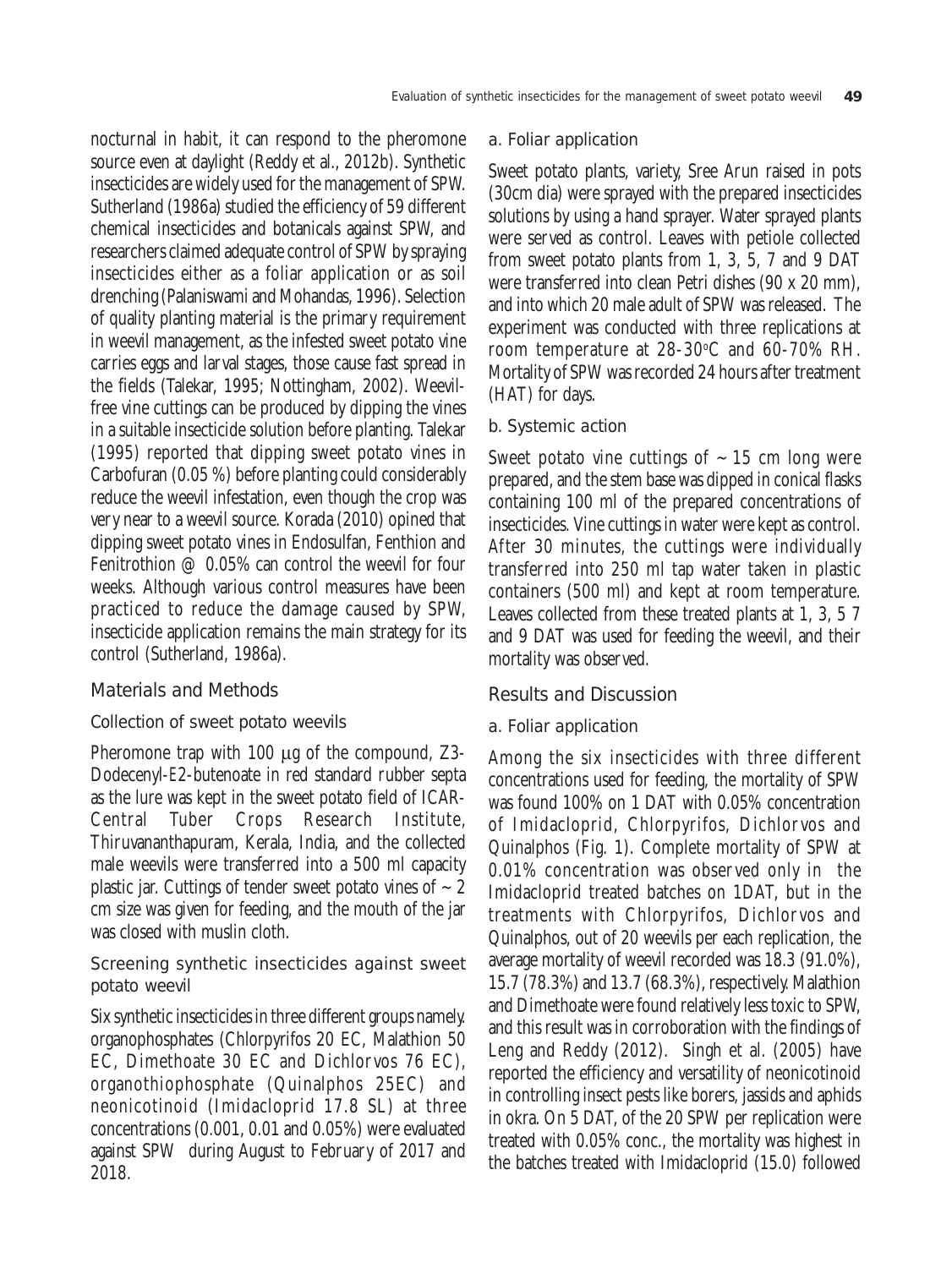





Duncan's Multiple range Test ( $p < 0.05$ ); bars with the same letter in each group is not significant. Replication 3,  $n=20$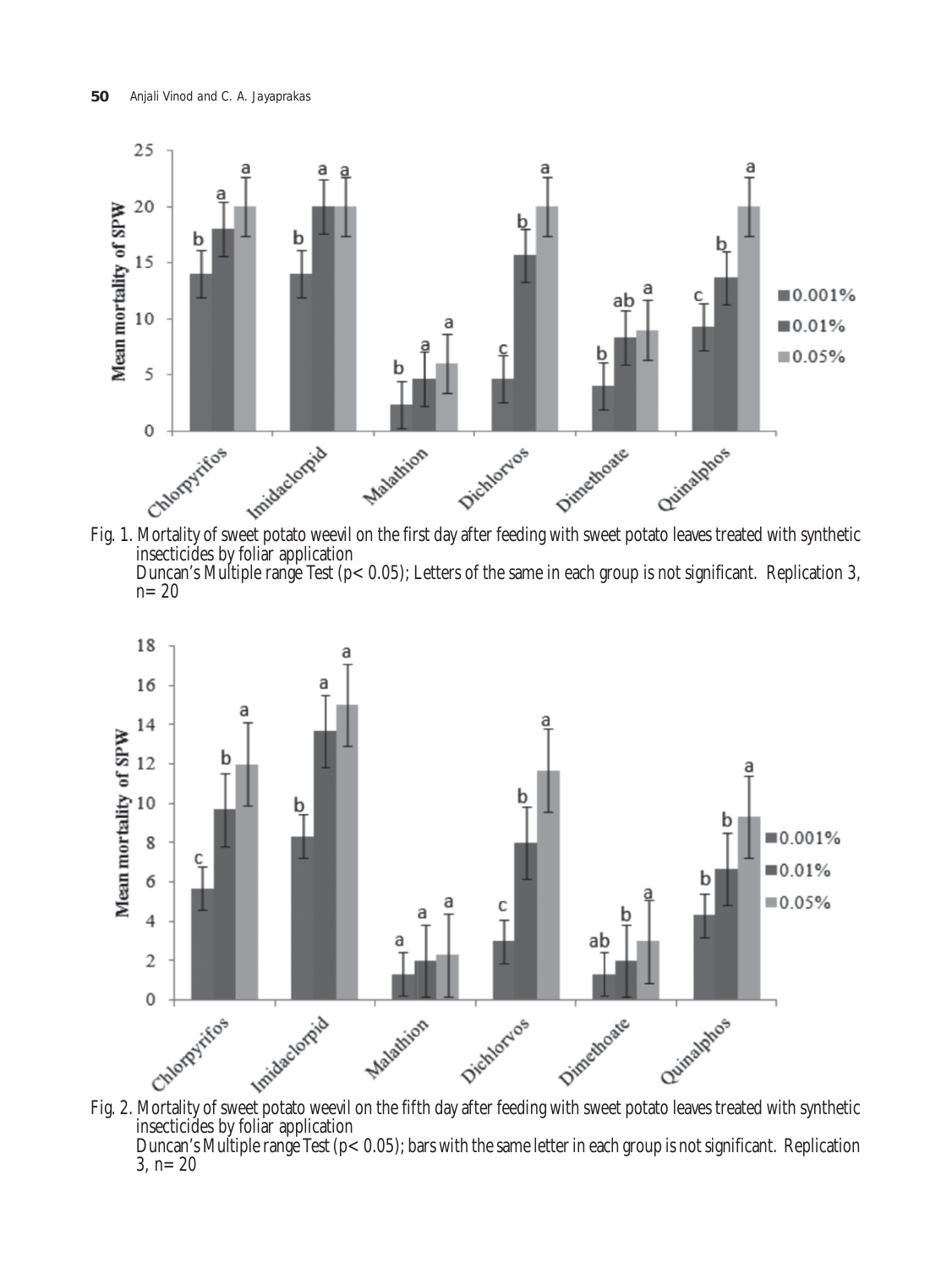by Chlorpyrifos (12.0) and Dichlorvos (11.7) (Fig. 2). Weevil fed with leaves treated with Imidacloprid at 0.01% had a mortality of 13.7 (68.5%), but it was less than 50.0% in the rest of the treatments. Mortality of SPW was found less in lowest concentration (0.001%) and it was noticed as relatively less in Chlorpyrifos 5.7 (28.4%), followed by 4.3 (21.7%) in Quinalphos, 3.0 (15.0%) in Dichlorvos, and 1.3 (6.0%) each in Dimethoate and Malathion as against 8.3 (41.3%) in Imidacloprid. Toxicity of the insecticides declined considerably with respect to the DAT. On 9 DAT, except the treatment with Imidacloprid, none of the other treatments caused over 50% mortality of the target pest (Fig. 3).

Of the six insecticides evaluated, Imidacloprid was proved to have the highest toxicity to SPW and a positive correlation (r= 0.9) was found between mortality and DAT. Roberts and Hutson (1999) reported the effectiveness of Imidacloprid against sucking pests like aphids, whiteflies, thrips, leafhopper; and other pests like bugs, beetles, and borers in fruits and vegetables. Chlorpyrifos was found next to Imidacloprid in its efficacy to kill SPW. Hwang (2001) opined that Chlorpyrifos was more effective and persistent insecticide and use of this insecticide could reduce the tuber damage by weevil to

an extend of 57-65%. Hwang and Hung (1992, 1994) also reported that Chlorpyrifos and Fensulfothion granules were more toxic to the adults SPW, and laboratory experiment proved their persistence in the soil for months. Sweet potato leaves treated with Malathion and Dimethoate caused very little mortality to SPW. Teli and Salunke (1993) observed that a single dusting of Malathion failed to reduce weevil population and extent of damage on vine and tubers.

#### b. Systemic action

The experiment proved that leaves collected from the vines, those dipped in insecticides were less toxic than those collected from foliar application. Weevils fed with leaves collected from vine cuttings dipped in all the three concentrations of Imidacloprid had the highest mortality than the other five insecticides, and Malathion had the least mortality (Table 1). Mortality of weevil due to the feeding of leaf collected from vine cuttings dipped in Imidacloprid at the concentration of 0.05% was complete on 1 DAT, but it declined to 88.4 and 51.7% at 0.01 and 0.001% concentration, respectively. Mortality of weevil due to its feeding with leaves collected from vine cuttings dipped in 0.05% con. of Chlorpyrifos, Quinalphos, Dichlorvos, Dimethoate and Malathion was



Duncan's Multiple range Test ( $p < 0.05$ ); bars with the same letter in each group is not significant. Replication 3,  $n=20$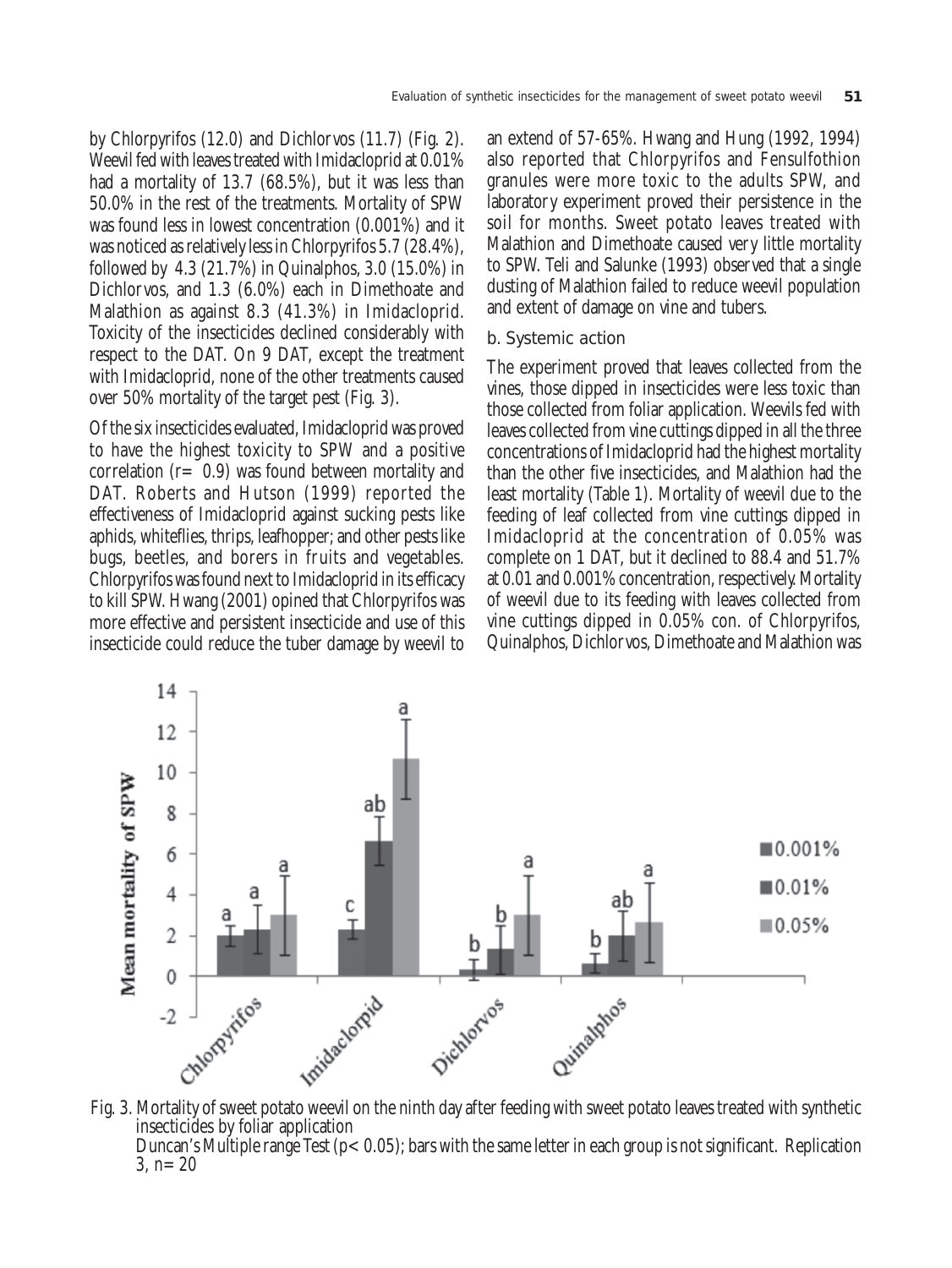| Concen-             |                                    |                                                           |                    | <b>Insecticides</b> |                                          |                         |                          |
|---------------------|------------------------------------|-----------------------------------------------------------|--------------------|---------------------|------------------------------------------|-------------------------|--------------------------|
| tration $(\%)$      |                                    | Imidacloprid Chlorpyrifos Malathion Dimethoate Dichlorvos |                    |                     |                                          | Quinalphos              | Control                  |
| 0.001               |                                    | $10.3^{\circ}(51.6)$ $7.0^{\circ}(35.0)$                  | $1.7^{\rm a}(8.2)$ |                     | $1.3b(6.6)$ $3.7b(18.3)$                 | $4.0^{\circ}(20.0)$     | $\boldsymbol{0}$         |
| 0.01                |                                    | $17.7b(88.3)$ $15.0b(75.0)$                               | $2.3^a(11.6)$      |                     | $5.3^{ab}(26.6)$ $6.3^{ab}(31.6)$        | 9.7 <sup>b</sup> (48.3) | $\boldsymbol{0}$         |
| 0.05                | $20.0^{a}(100.0)$ $18.3^{a}(91.6)$ |                                                           | $3.0^{a}(15.0)$    |                     | $9.0^{\circ}(45.0)$ $11.0^{\circ}(55.0)$ | $12.3^{\circ}(61.6)$    | $\boldsymbol{0}$         |
| <b>General Mean</b> | 15.9                               | 13.4                                                      | 2.3                | 5.2                 | 7.0                                      | 8.7                     | $\boldsymbol{0}$         |
| p-Value             | $-.0001$                           | $-.0001$                                                  | 0.04               | 0.0038              | 0.0066                                   | $-.0001$                | $\overline{\phantom{a}}$ |
| $CV(\%)$            | 2.3                                | 4.9                                                       | 17.5               | 23.0                | 19.3                                     | 4.7                     | -                        |

Table 1. Mortality of sweet potato weevil on the first day after feeding with leaves collected from sweet potato vines dipped in synthetic insecticides

Duncan's Multiple range Test (p<0.05), Parentheses show percentage mortality, n=20, Replication = 3

91.7, 61.7, 55.0, 45.0 and 15.0% respectively, and it declined drastically to 35.0, 20.0, 18.3, 8.6 and 6.6% for Chlorpyrifos, Quinalphos, Dichlorvos, Malathion and Dimethoate respectively, at a concentration of 0.001%. Talekar (1991), and Smith and Odongo (1997) reported that dipping vine cuttings in systemic insecticide before planting eliminated the stages of SPW and protected the crop up to one month after planting. Tesfaye (2002) opined that treatment of planting material by dipping systemic insecticidal solution for 30 minutes can control SPW during the early stages of the plant growth.

On 5 DAT at 0.05%, the highest mortality of SPW was observed in the batches treated with Imidacloprid (71.7%), followed by Chlorpyrifos (60.0%). However, mortality was significantly lower in weevils those fed with leaves collected from vines dipped in Dichlorvos, Quinalphos and Dimethoate, and no weevil was killed in Malathion treated vines (Table 2). Tesfaye (2002) observed that vine cutting dipped in organophosphate decreased the damage by SPW. Current investigation ascertained that dipping sweet potato vines in

Imidacloprid was significantly  $(P<0.05)$  effective in managing SPW than all other treatments. Except Chlorpyrifos, all other selected organophosphate insecticides did not show promising effect to manage the weevil. Singh et al. (2005) reported that dipping sweet potato vine in 0.004% Imidacloprid overnight, and three sprayings at fortnightly interval can reduce the weevil infestation and increase the tuber yield.

Mortality of SPW fed with leaves treated with Imidacloprid at 0.05, 0.01 and 0.001% on 9 DAT was 53.3, 48.3 and 28.3%, respectively, but no death of SPW was noticed in all other treatments. Mortality of SPW due to feeding the leaves collected from sweet potato vines dipped in Imidacloprid (0.01%) had a positive correlation  $(r=0.9)$  between mortality of weevil and DAT (Fig. 4).

The present study proved that among the selected six insecticides, Imidacloprid was found the most effective, followed by Chlorpyrifos for treating the sweet potato planting material to manage SPW.

Table 2. Mortality of sweet potato weevil on the fifth day after feeding with leaves collected from sweet potato vines dipped in synthetic insecticides

| Concen-             |                         |                                     |          | <b>Insecticides</b>    |                        |                         |                          |
|---------------------|-------------------------|-------------------------------------|----------|------------------------|------------------------|-------------------------|--------------------------|
| tration $(\%)$      |                         | Imidacloprid Chlorpyrifos Malathion |          | Dimethoate Dichlorvos  |                        | <b>Quinalphos</b>       | Control                  |
| 0.001               | 7.7 <sup>b</sup> (38.3) | $5.7^{\circ}(28.3)$                 | $\bf{0}$ | 0.3 <sup>b</sup> (1.6) | $0.3^a(1.6)$           | $0.7^{c}(3.3)$          | $\boldsymbol{0}$         |
| 0.01                | $13.3^{a}(66.6)$        | 9.7 <sup>b</sup> (48.3)             | $\bf{0}$ | $3.0^{a}(15.0)$        | 1.3 <sup>a</sup> (6.6) | 2.7 <sup>b</sup> (13.3) | $\theta$                 |
| 0.05                | $14.3^{\circ}(71.6)$    | $12.0^{a}(60.0)$                    | $\bf{0}$ | $4.0^{\circ}(20.0)$    | $1.6^{\circ}(8.3)$     | $5.3^{\circ}(26.6)$     | $\boldsymbol{0}$         |
| <b>General Mean</b> | 11.8                    | 9.1                                 | $\bf{0}$ | 2.4                    | 1.1                    | 2.9                     | $\boldsymbol{0}$         |
| p-Value             | 0.0002                  | $-.0001$                            |          | 0.0004                 | 0.1451                 | 0.0002                  | $\overline{\phantom{a}}$ |
| $CV(\%)$            | 4.5                     | 3.6                                 |          | 13.6                   | 60.0                   | 11.5                    | $\overline{\phantom{0}}$ |

Duncan's Multiple range Test (p $< 0.05$ ), Parentheses show percentage mortality, n=20, Replication = 3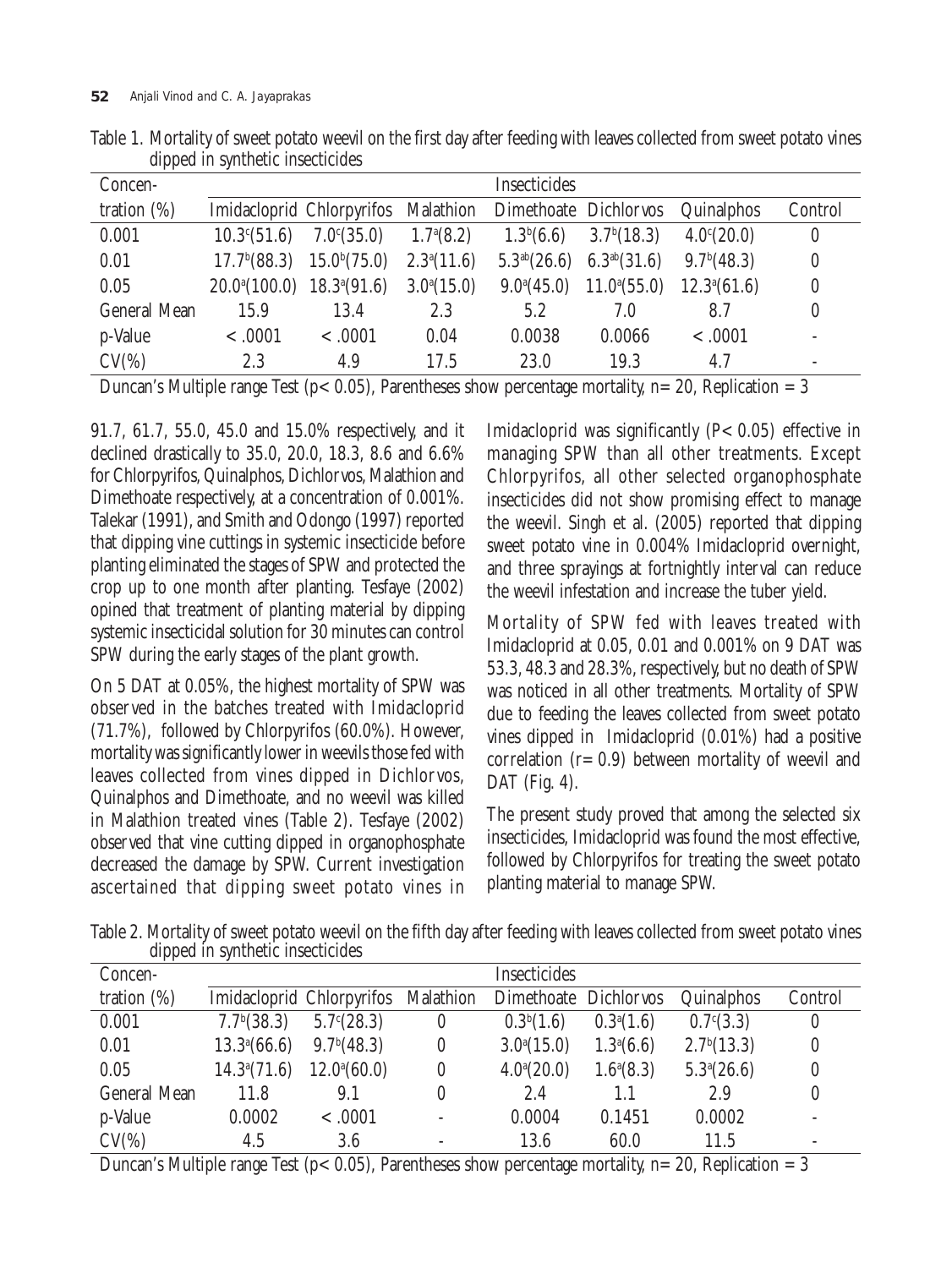

Fig. 4. Linear relationship between mortality of sweet potato weevil due to the treatment of Imidacloprid at 0.01% and days after treatment

#### Conclusion

Screening of six synthetic insecticides against SPW showed variation in their toxicity. The result proved that Imidacloprid is the most promising insecticide for the control of adult SPW, followed by Chlorpyrifos. While the toxicity was found moderately to SPW due to the treatment with Quinalphos and Dichlorvos, it was least in the treatments with Dimethoate and Malathion. Dipping vine cuttings and spraying Imidacloprid at regular intervals can be suggested to manage SPW.

#### Acknowledgement

The authors express their gratitude to Dr. V. Ravi, Director, ICAR-CTCRI for the facilities provided. The first author thankfully acknowledges CSIR for granting financial support.

#### References

- CABI. 2005. Distribution maps of plant pests.  $1<sup>st</sup>$  revision A: Map No. 279. *Cylas puncticollis* (Boheman). International Institute of Entomology, London.
- CIP. 2017. https://cipotato.org/research/sweetpotato-in-africa/. International Potato Centre.
- Chalfant, R. B., Jansson, R. K., Seal, D. R. and Schalk, J. M. 1990. Ecology and management of sweet potato insects. *Ann. Rev. Entomol.,* **35**(1): 157-180.
- Edison, S., Vinayaka, H. T., Makeshkumar, T., Srinivas, G. S. and Padmaja, G. 2009. Sweet potato in the Indian Sub-continent*.* In: *Springer Science and Business Media* B. V. pp. 391-414.
- Ehisianya, C. N. 2019. Ecological management of sweet potato weevil, *Cylas puncticollis* (Boh.) (Coleoptera: Brentidae) Infesting Sweet potato Varieties at Kuru, Plateau State, Nigeria. *Asian J. Biol. Sci.,* **12**: 337-341*.*
- Hung, C. C and Hwang, J. S. 1994. Sweet potato insect pest management and the application of sex pheromone. *In*: Proceedings of a *Symposium on Root*

*Crop Yield Improvement, Processing and Utilization in Taiwan*. **45**: 229-245.

- Hwang, J. 2001. Integrated control of sweet potato weevil, *Cylas formicarius* (Fabricius) with sex pheromone and insecticide. *Extn. Bull. Food and Fert. Tech. Cent.,* **494**: 1-13.
- Hwang, J. S and Hung, C. C. 1992. Integrated control of sweet potato weevil, *Cylas formicarius*, with sex pheromone and insecticide. *Plant Protection Society of the Republic of China.*, **99**: 81-94.
- Jackai, L. E., Sosinski, B., Jackson, D. M., Sorenson, K. A., Bonsi, C. K., Addo-Bediako, A., Ali, R., Tameru, B., Quarcoo, F. and Alvarez, M. N. 2006. Occurrence and intra-specific variation of sweet potato weevil (Brentidae: Coleoptera) in relation to its potential spread in southern United States of America and the Caribbean. *Acta. Hortic*., **703**: 197-204
- Kandori, I., Kimura, T., Tsumuki, H. and Sugimoto, T. 2006. Cold tolerance of the sweet potato weevil, *Cylas formicarius* (Fabricius) (Coleoptera: Brentidae) from the Southwestern Islands of Japan. *Appl. Entomol. Zool*., **41**: 217-226.
- Korada, R., Palaniswami, M. and Ray, R. 2010. Management of sweet potato weevil [*Cylas formicarius* (Fab.)]: An Overview. *J. Root Crops.*, **36**: 14-26.
- Leng, P. H. and Reddy, G. V. P. 2012. Bioactivity of selected eco-friendly pesticides against the sweet potato weevil, *Cylas formicarius* (Fabricius) (Coleoptera: Brentidae). *Florida Entomol*., **95**: 1040-1047.
- Muyinza, H., Herbert, L. T., Robert, O. M. M. and Philip, C. S. 2012. Sweet potato weevil (*Cylas* spp.) resistance in African sweet potato germplasm. *Int. J. Pest Manage*., **58**(1): 73-81.
- Mwanga, R., Odongo, B., Niringiye, C., Alajo, A., Kigozi, B., Makumbi, R., Lugwana, E., Namukula, J., Mpembe, I., Kapinga, R., Lemaga, B., Nsumba, J., Tumwegamire, T. and Yencho, C. G. 2009. 'NASPOT 7', 'NASPOT 8', 'NASPOT 9 O', 'NASPOT 10 O', and 'Dimbuka-Bukulula' sweet potato. *J. Am. Soc. Hor. Sci*., **44**(3): 828-832.
- Nderitu, J., Silai, M., Nyamasyo, G. and Kasina, M. 2009. Insect species associated with sweet potatoes (*Ipomoea batatas* (L.) Lam.) in Eastern Kenya. *Int. J. Sustain. Crop Prod.*, **4**(1): 14-18.
- Nottingham, S. F. and Kays, S. J. 2002. Sweet potato weevil control. *Acta. Hortic*., **583**: 155-161.
- Palaniswami, M. S and Mohandas, N. 1996. Effect of soil drenching with insecticides at different stages of sweet potato on the control of *Cylas formicarius* and persistent toxicity of insecticides to adult weevil.